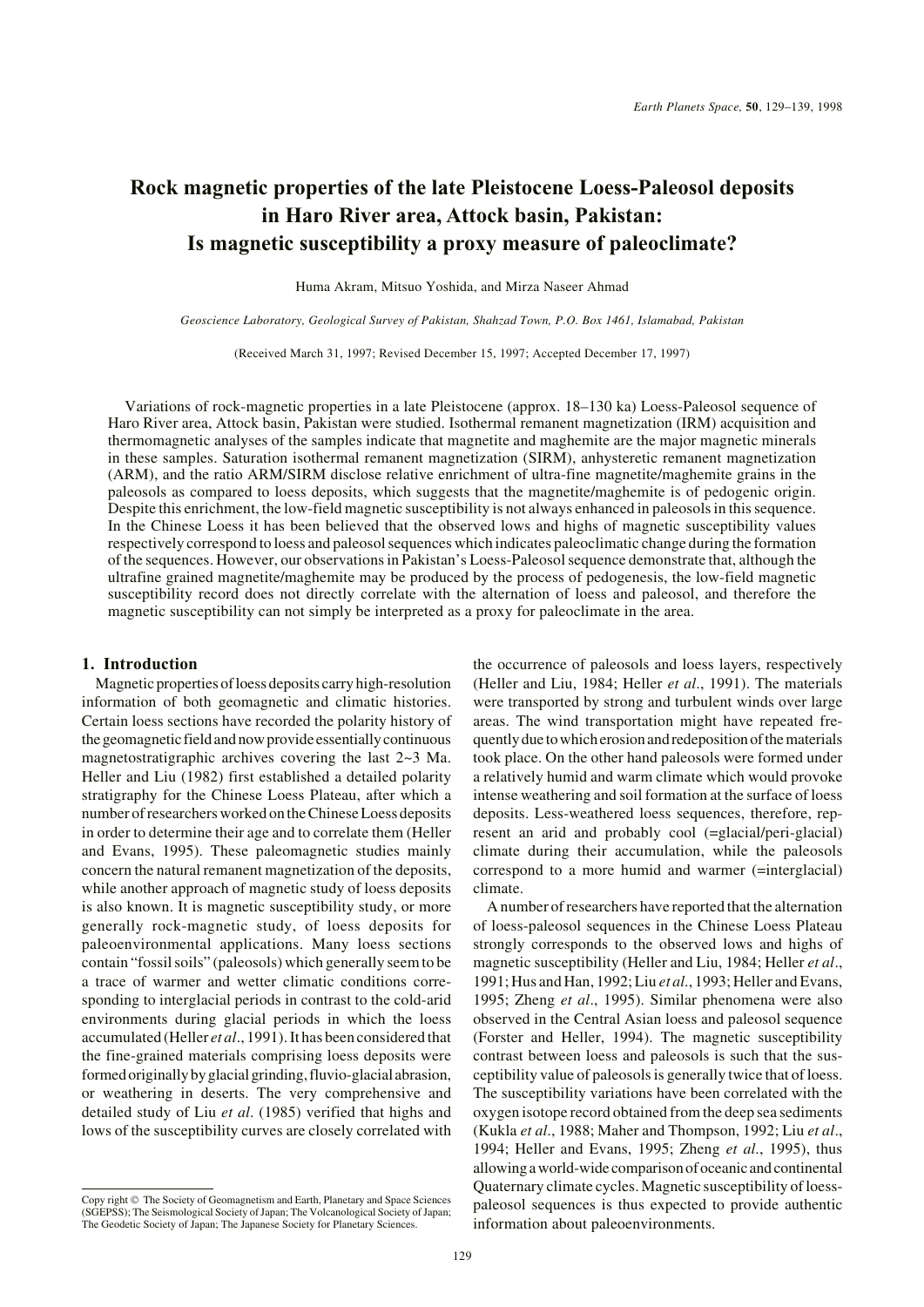

Fig. 1. Distribution of Late Pleistocene Loess-Paleosol deposits in the northern part of Pakistan and the location of the Loess-Paleosol section, Haro River Area, Attock Basin, Pakistan.

The cause of the variation of magnetic susceptibility in loess-paleosol sequence is, nevertheless, still equivocal. Much debate has been carried out about the cause, and basically two models are currently in the mainstream. One model suggests that the susceptibility enhancement of paleosols is due to the in situ pedogenesis during wetter and warmer times (Maher and Taylor, 1988; Zheng *et al*., 1991; Heller *et al*., 1993; Verosub *et al*., 1993; Evans and Heller, 1994). The argument is that the processes leading to the formation of soil during relatively warm and humid climates enhance the magnetic susceptibility compared with that of less-weathered pristine loess which accumulated during cold and arid intervals. The other model explains the decrease of magnetic susceptibility at loess horizons by the effect of dilution of constantly supplied magnetite particles with weakly magnetic materials (Kukla *et al*., 1988).

However, recent studies of other areas are reporting that not all loess-paleosol sequences show the same correlation between magnetic susceptibility and loess/paleosol facies change (Verosub *et al*., 1993; Oches and Banerjee, 1996; Chlachula *et al*., 1997). Here we provide the first rockmagnetic study of the loess-paleosol sequence in the Attock Basin, Pakistan, which gives discordant results with the "Chinese type" magnetic susceptibility change. We compare it with studies of other areas and discuss the rock magnetic properties of loess-paleosol deposits.

## **2. Loess-Paleosol Section in Attock Basin**

The loess-paleosol section studied is located on the west bank of the Haro River (Latitude 33°48′56″ N, Longitude 72°32′24″ E), south of the Islamabad-Peshawar Grand Trunk Road, Attock district, Pakistan (Fig. 1). The dominant lithologies of the loess-paleosol deposits in the area are silt and clay with subordinate calcareous concretions. The base of the section is not exposed while the top of the section is covered with surface soil and grass. The paleosols are brownish gray in color with badland-forming vertical joints. The section measured is ca. 18.5 m thick and includes at least seven paleosol layers, PS-1, 2, 3, 4, 5, 6, and 7 in descending order (Fig. 2). These seven paleosols can also be classified into three paleosol zones based on stratigraphic position; the upper paleosol zone (PS-1–3), the middle paleosol zone (PS-4), and the lower paleosol zone (PS-5–7). The particlesize distribution and chemical composition can be distinguished clearly between loess and paleosol. These detailed lithologic and sedimentological descriptions are given in two companion papers (Zafar *et al*., 1996; Nizam-Din and Yoshida, 1997).

No direct geochronological data are available in the present section, however some thermoluminescence (TL) ages of the Peshawar and Potwar Loess deposits in adjacent areas have been reported 18,000~130,000 yr. BP (Rendell, 1988, 1989) which can be correlated with the Haro River Loess-Paleosol deposits. Nizam-Din and Yoshida (1997) estimated that the Haro River Loess-Paleosol sequence ranges from the Last Interglacial to the Last Glacial Epoch and they correlate the Last Interglacial/Last Glacial boundary with the PS-4 paleosol horizon. These data suggest that the age of the Haro River Loess-Paleosol deposits is late Pleistocene.

The samples for rock-magnetic measurements were collected from 37 horizons in the sequence (Fig. 2).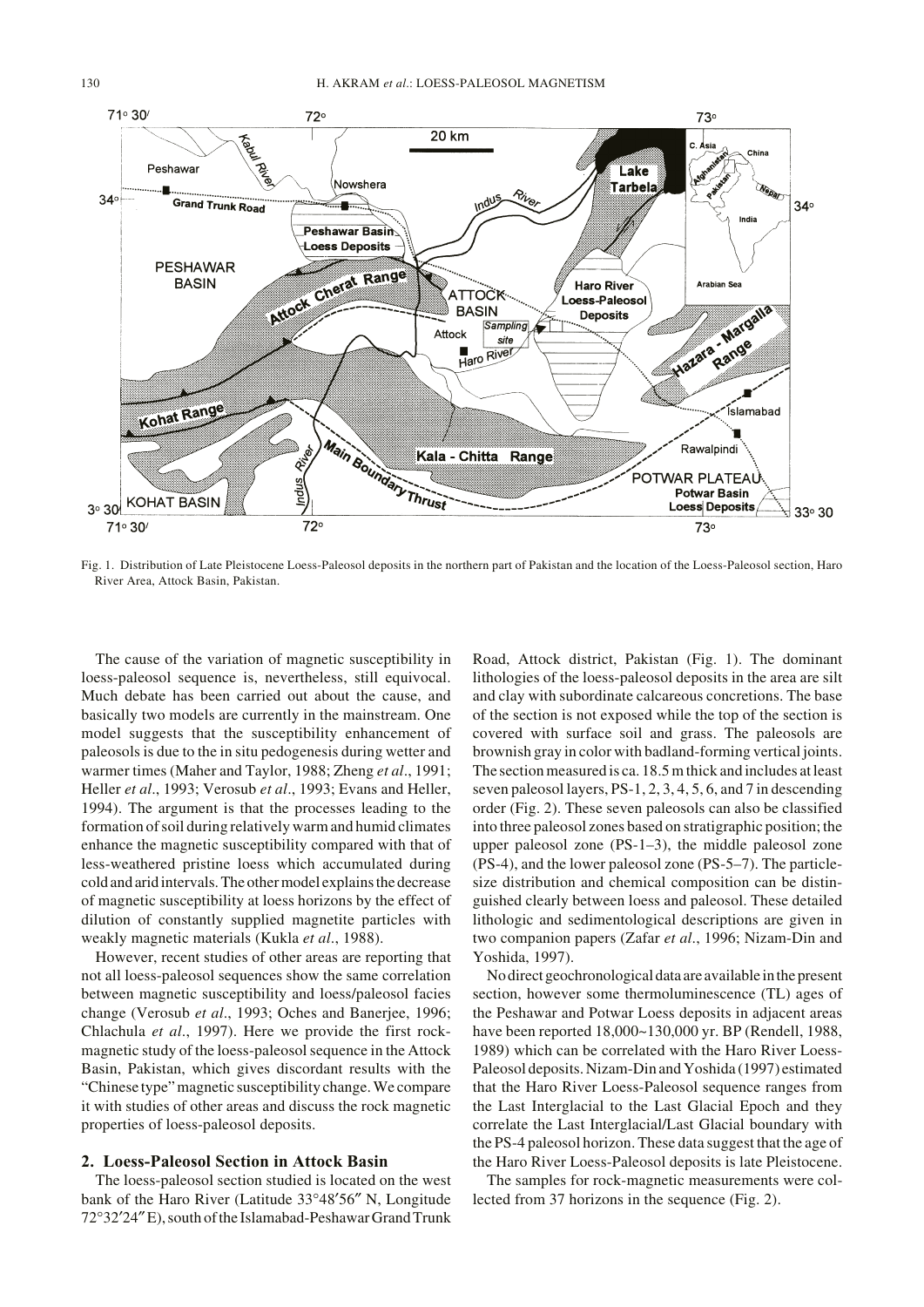

Fig. 2. Columnar section and sampling horizons of the Loess-Paleosol sequence, Haro River Area, Attock Basin, Pakistan.

## **3. Magnetic Mineralogy**

#### **3.1 XRD and microscopic observation**

On the basis of X-ray diffraction (XRD) analyses (Siddiqui, 1996) and microscopic observation of bulk samples, the Haro River Loess-Paleosol deposits mainly consist of the following minerals: quartz  $(SiO<sub>2</sub>)$ , calcite  $(CaCO<sub>3</sub>)$ , albite  $(NaAlSi<sub>3</sub>O<sub>8</sub>)$ , vermiculite  $(Mg<sub>3</sub>(AlSi)<sub>4</sub>O<sub>10</sub>(OH)<sub>2</sub>·4H<sub>2</sub>O)$ , dickite  $(Al_4Si_4O_{10}(OH)_8)$ , gypsum (CaSO<sub>4</sub>), halite (NaCl), and hornblende  $(Ca,Na_2(Mg,Fe,Al)_5(AlSi)_8O_{22}(OH)_2)$ , which are paramagnetic and diamagnetic minerals. Due to low concentration (<10%) in the samples, ferromagnetic minerals could not be detected by the above methods. Thus, to determine the ferromagnetic minerals in the loess-paleosol deposits, thermomagnetic analyses was performed.

#### **3.2 Thermomagnetic analyses**

The thermomagnetic analyses of the magnetically separated samples from all the sites were carried out by using a horizontally-balanced magnetic balance of an EIKO EB-4 system. The samples were crushed and the magnetic particles were separated with the help of a permanent magnet. The analyses were made under vacuum conditions  $({\sim}10^{-3}$ mm Hg) by applying a steady magnetic field of 250–300 mT at different temperatures ranging from room temperature to 750°C. Different Curie temperatures were determined at sudden drops in strong field magnetization (*Js*) values in the heating/cooling *Js*-*T* curves. Typical *Js*-*T* curves for the loess and paleosol materials are shown in Fig. 3.

A Curie temperature of about 580°–585°C can be observed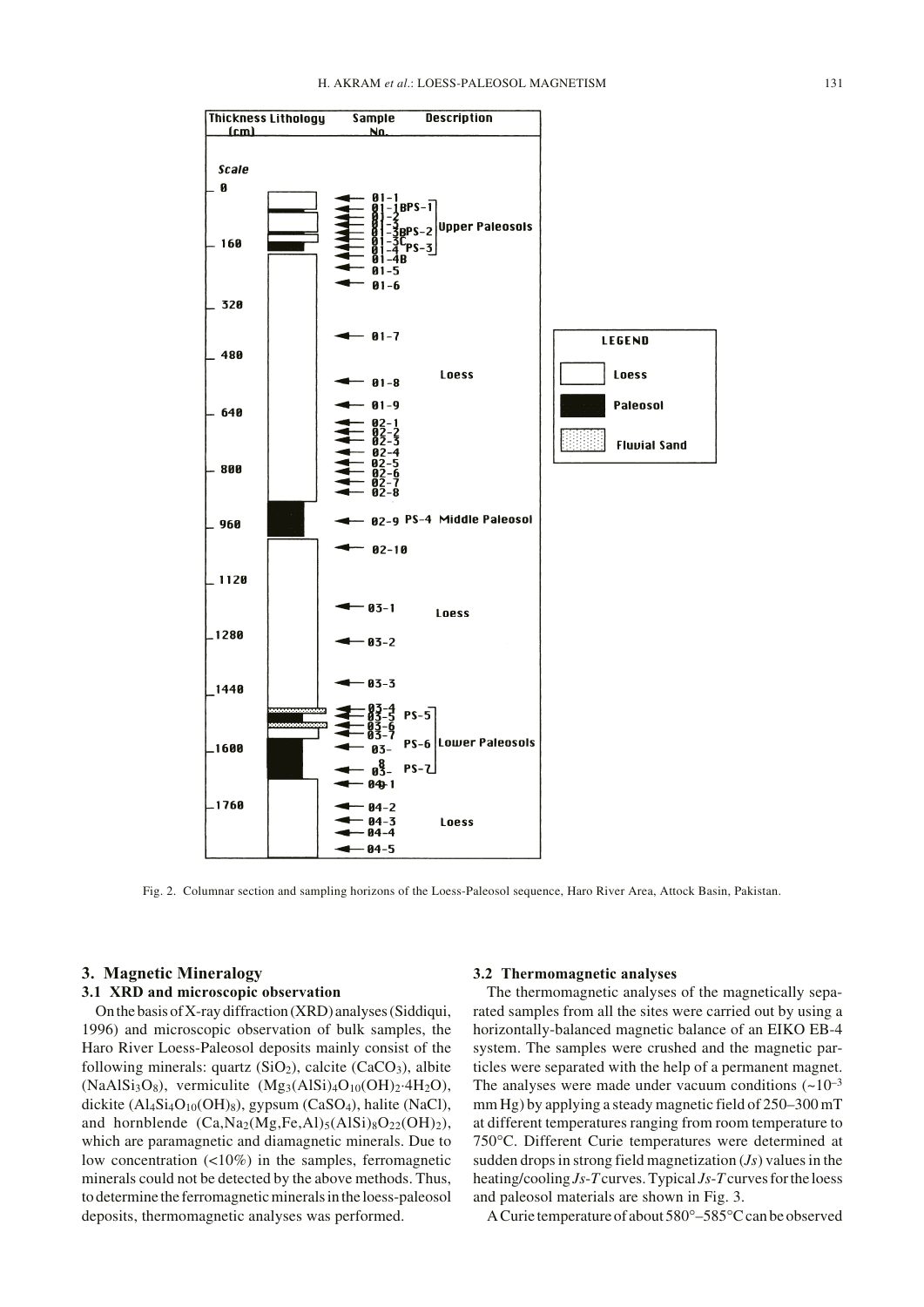

Fig. 3. Typical thermomagnetic curves of ferromagnetic minerals separated from loess (HAR02-6) and paleosol (HAR01-1B) units clearly showing the Curie temperature of magnetite. Other decreases of high-field magnetization (*Js*) can also be observed in the cooling curves.

in all the samples, while in some samples a Curie temperature of about 120°C is also detected. The heating and cooling curves in all the samples exhibit an irreversible pattern, showing a decrease in *Js* after heating, which suggests a transformation of high intensity magnetic minerals into a more weakly magnetized form. Similarly in some cases a small change of curvature in heating *Js*-*T* curve is recognized around 330°C, which demonstrates a magnetic phase transition during heating. The mineral maghemite is thermally unstable and converts to hematite as the heating progresses, leading to a decrease of magnetization on subsequent cooling. Beyond 600°C the signal is very weak compared to the sensitivity of the instrument. Hence it was not possible to discern any convincing signal from hematite, either newly created or originally present.

Similarly in all cases, a Curie temperature of 580°–585°C corresponds to pure magnetite  $(Fe<sub>3</sub>O<sub>4</sub>)$ , and a small drop at

about  $120^{\circ}$ C indicates the presence of goethite ( $\alpha$ -FeOOH). The magnetic phase transition at around 330°C in heating is most probably caused by the conversion of maghemite ( $\gamma$ -Fe<sub>2</sub>O<sub>3</sub>) into hematite ( $\alpha$ -Fe<sub>2</sub>O<sub>3</sub>). The irreversible behavior of the *Js*-*T* curves (the decrease of *Js* at the room temperature after the heating), can be explained by the thermal decay of maghemite and the production of hematite. This type of irreversible *Js*-*T* curve caused by maghemite is also common in the loess-paleosol sequence of China (Zheng *et al*., 1995).

## **4. Rock Magnetic Measurements 4.1 IRM acquisition experiment**

To confirm the presence of the above mentioned ferromagnetic minerals, isothermal remanent magnetization (IRM) acquisition experiments were carried out using a TOKIN 0.7 T electromagnet, a pulse magnetizer MMPM-9,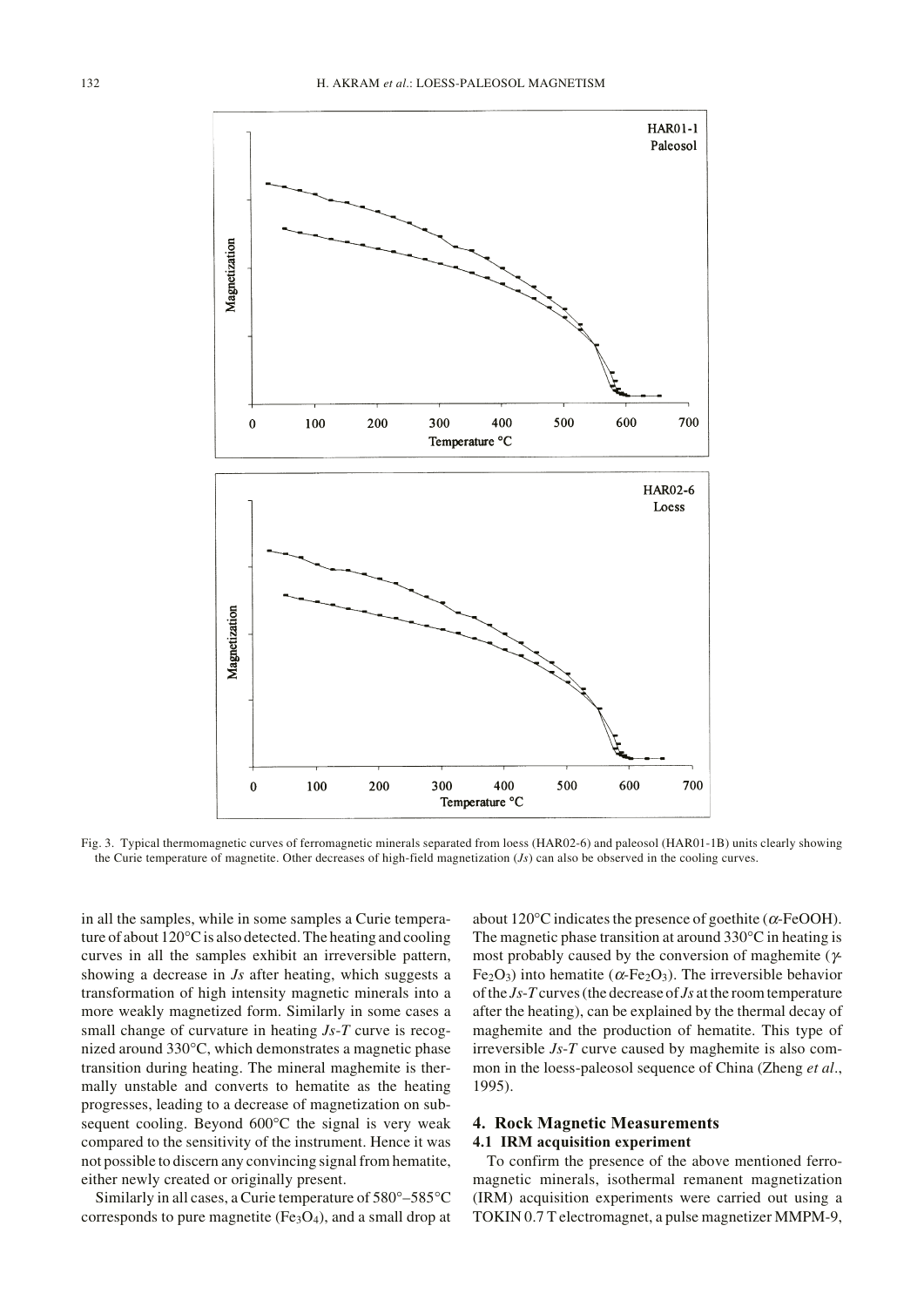

Fig. 4. Typical SIRM and back-IRM acquisition curves for samples from Loess-Paleosol units.

and a spinner magnetometer Natsuhara SSM-88. Samples were exposed to the magnetic field, which was progressively increased up to 2.5 T. The IRM acquired under the 2.5 T field was considered to be the saturation IRM (SIRM). The back-field IRM, applying the field anti-parallel in direction to SIRM, was also progressively measured (Fig. 4). All the IRM acquisition curves reveal a drastic increase up to ca. 300 mT, after which the curves become more or less flattened but the point of complete saturation could not be achieved below 1.5~2.0 T. The sudden rise below 300 mT in all of the IRM acquisition curves indicates the presence of low coercivity minerals, like magnetite and/or maghemite. The unsaturated component  $(>300$  mT) is carried by a high coercivity mineral, possibly goethite.

The degree of under-saturation of IRM above 300 mT is expressed by a parameter representing degree of saturation computed from the IRM intensities at  $300 \,\mathrm{mT}$  (IRM<sub>0.3T</sub>) and  $1.0$  T (IRM<sub>1.0T</sub>) field as follows:

$$
S_{(1.0T-0.3T)} = [1 - \{ (IRM_{1.0T} - IRM_{0.3T})/IRM_{1.0T} \} ] \times 100\%.
$$

The values range from 67% to 99%, and nearly all paleosols in the sequence show relatively high values except for PS-6, as compared to the loess deposits within this sequence (Fig. 5). It may reveal relative enrichment of low coercivity magnetite/maghemite in paleosol units.

#### **4.2 SIRM**

SIRM is a concentration-dependent parameter, i.e. it is high if the amount of ferromagnetic material present is high and vice versa. The intensity of SIRM of these Loess-Paleosol deposits is in the range of 1.0 to 12.0 A/m. The SIRM of paleosol samples (1 to 7.5 A/m), near the base-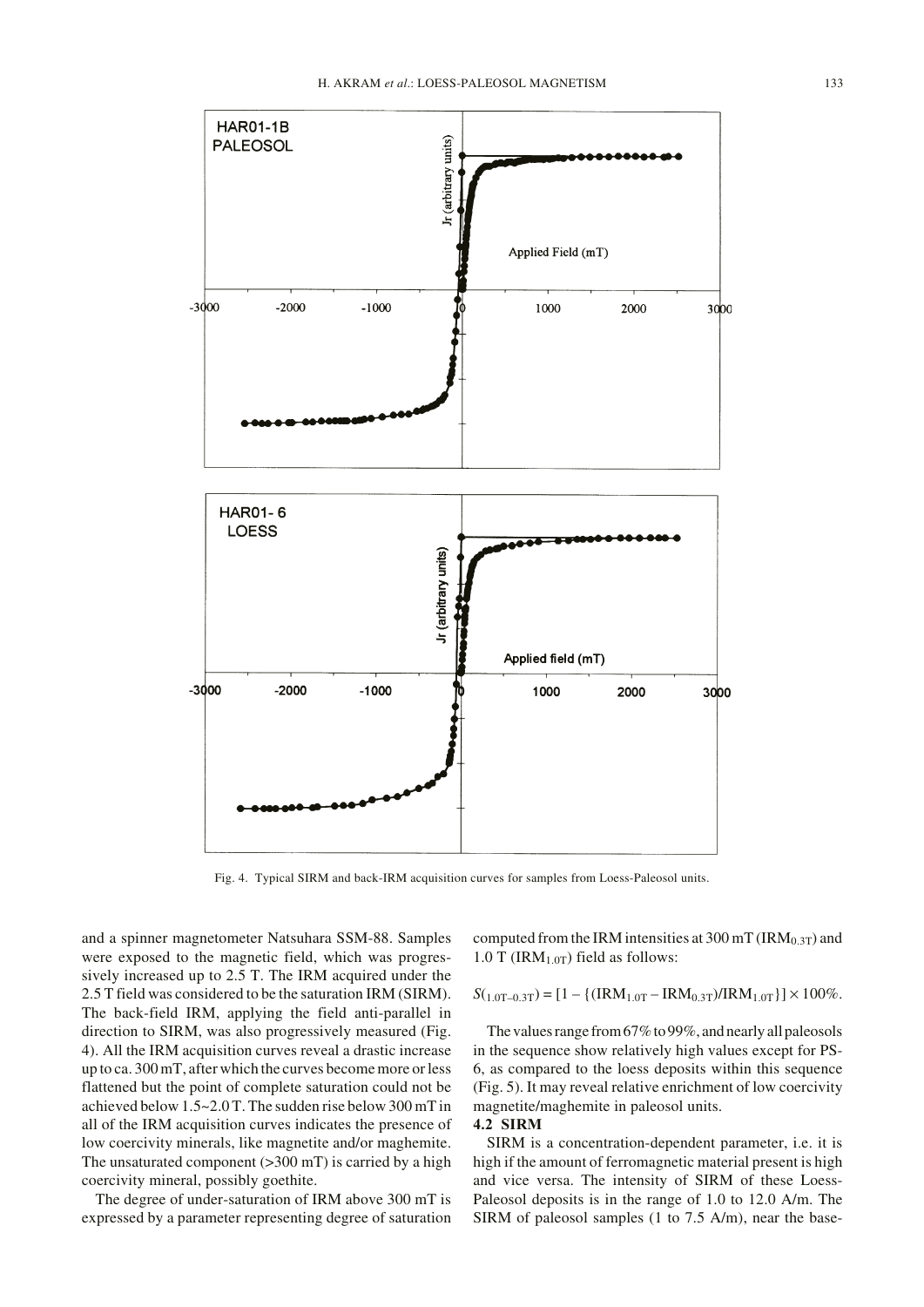

Fig. 5. Variations of the IRM saturation ratio  $S_{(1.0T-0.3T)} = [1 - \{(\text{IRM}_{1.0T} - \text{IRM}_{0.3T}) / \text{IRM}_{1.0T}\}] \times 100$  (%), SIRM (IRM at 2.6 T), HIRM =  $(IRM_{-0.3T} + SIRM)/2$ , and the mineral-magnetic parameter  $S_{-0.3T} = {(-IRM_{-0.3T}/SIRM) + 1}/2$ , in the Haro River Loess-Paleosol sequence. Open circles: loess data, closed circles: paleosol data.

level of the SIRM variation in the overall sequence, except for the PS-3 paleosol, which means that the concentration of total ferrimagnetic (ferromagnetic) materials in the paleosols is not enhanced within this sequence (Fig. 5).

SIRM and back-field IRM values yield useful parameters for estimating the enrichment of low coercivity or high coercivity minerals in the samples. The "hard IRM" (HIRM), (Robinson, 1986; King and Channell, 1991), in Yoshida *et al*. (1994) is a parameter defined as follows:

#### $HIRM = (IRM_{-0.3T} + SIRM)/2$

where the IRM<sub>-0.3T</sub> denotes 0.3 T back-field IRM values. The HIRM is a measure of the concentration of high coercivity minerals, where HIRM values become large if high coercivity minerals are relatively abundant. Another parameter,  $S_{-0.3T}$  is a contrasting measure to indicate the relative abundance of low coercivity mineral (Bloemendal *et al*., 1992):

$$
S_{-0.3T} = [(-\text{IRM}_{-0.3T}/\text{SIRM}) + 1]/2.
$$

Therefore the value of HIRM suggests that the proportion of high coercive minerals is low within the total ferromagnetic population. And the parameter  $S_{-0.3T}$  indicates that the population of low coercive mineral is high within the total ferromagnetic population in this sequence, i.e. magnetite/ maghemite are major magnetic carriers in this sequence. Stratigraphic variations of these two parameters,  $S_{-0.3T}$  and HIRM, are displayed in Fig. 5.

## **4.3 ARM**

ARM was acquired by exposing bulk samples under a peak alternating field of 100 mT with (50 Hz) with a constant field of 0.05 mT generated by a modified alternating-field demagnetizer Natsuhara DEM-8601C. The intensity of acquired ARM ranges from  $1 \times 10^{-2} \sim 6 \times 10^{-2}$  A/m (Fig. 6). The ARM intensity of some paleosols (PS-1, PS-3, and PS-6) shows higher values than surrounding loess deposits, and rather low at other paleosol horizons (PS-2, PS-4, PS-5, and PS-7).

The intensity values of SIRM and ARM are basically concentration-dependent parameters. They depend on the grain-size and amount of magnetic materials present. To remove the effect of concentration and obtain only the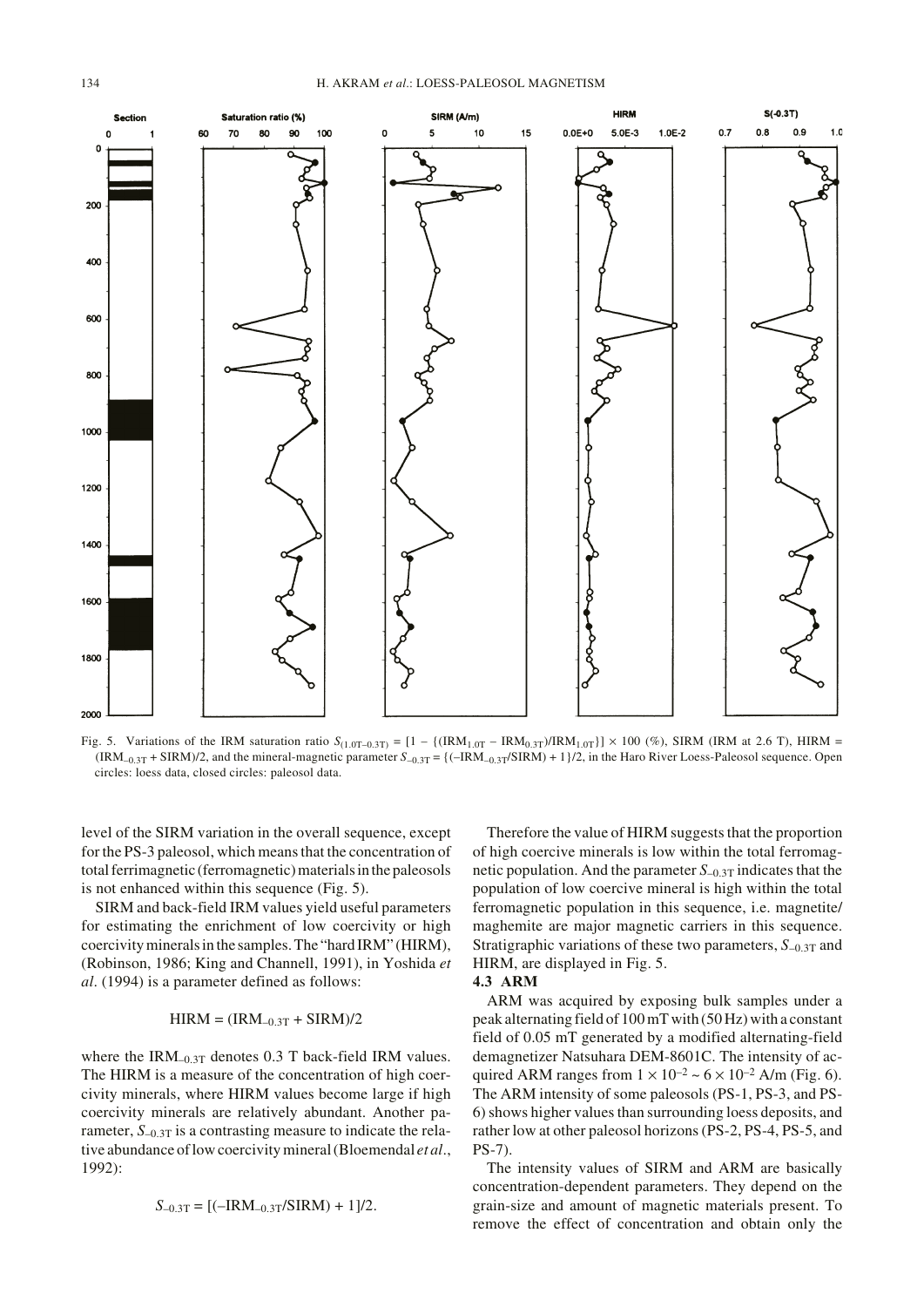

Fig. 6. Variations of ARM and normalized ARM = (ARM/SIRM) in the Haro River Loess-Paleosol sequence. Open circles: loess data, closed circles: paleosol data.

intrinsic changes in the grain-size (=domain state) and/or mineralogy of the magnetic carrier, the ARM intensity is normalized by SIRM which gives the maximum remanance achievable. It has been considered that ARM is particularly sensitive to ultra-fine grains in the single domain (SD) and pseudo single domain (PSD) state (Banerjee *et al*., 1981; Jackson *et al*., 1988), hence the relative variation in the content of SD and PSD grains can be approximated by the normalized ARM values to the corresponding SIRM values (Hus and Han, 1992; Hunt *et al*., 1995):

#### Normalized ARM = ARM/SIRM.

The stratigraphic variation curve of the normalized ARM values is comparatively high at the paleosols specially at PS-2 and PS-6, as compared to loess (Fig. 6). The curve of normalized ARM reveals that there is some enrichment of ultra-fine ferrimagnetic minerals (magnetite and maghemite) grains within the paleosol horizons.

#### **5. Magnetic Susceptibility**

The low-field magnetic susceptibility depends on the concentration of magnetic (especially ferromagnetic) min-

erals, and their grain-size. The low-field volume magnetic susceptibility of the loess-paleosol deposits was measured by susceptibility meters in the field (Geofyzika KT-5 kappameter, measuring frequency =  $10$  kHz) as well as in the laboratory (Bartington MS-2, dual measuring frequencies = 4.7 kHz and 0.47 kHz). The susceptibility readings depend on the frequency of the applied field (Bhathal and Stacey, 1969). The frequency dependence factor *F* was computed from the dual-frequency measurement data measured with the MS-2 susceptibility meter as follows (Dearing, 1994). The actual value of *F* provides qualitative data of grain-size information:

$$
F = \{(k_{\text{lf}} - k_{\text{hf}})/k_{\text{lf}}\} \times 100\%
$$

where  $k_{\text{lf}}$  and  $k_{\text{hf}}$  were measured in low (0.47 kHz) and high (4.7 kHz) frequency fields, respectively.

The stratigraphic variation of magnetic susceptibility values (SI unit) in the Loess-Paleosol sequence is shown in Fig. 7. The magnetic susceptibility values measured in the laboratory (MS-2) and the one measured in the field (KT-5) are highly comparable.

Magnetic susceptibility values in and around the upper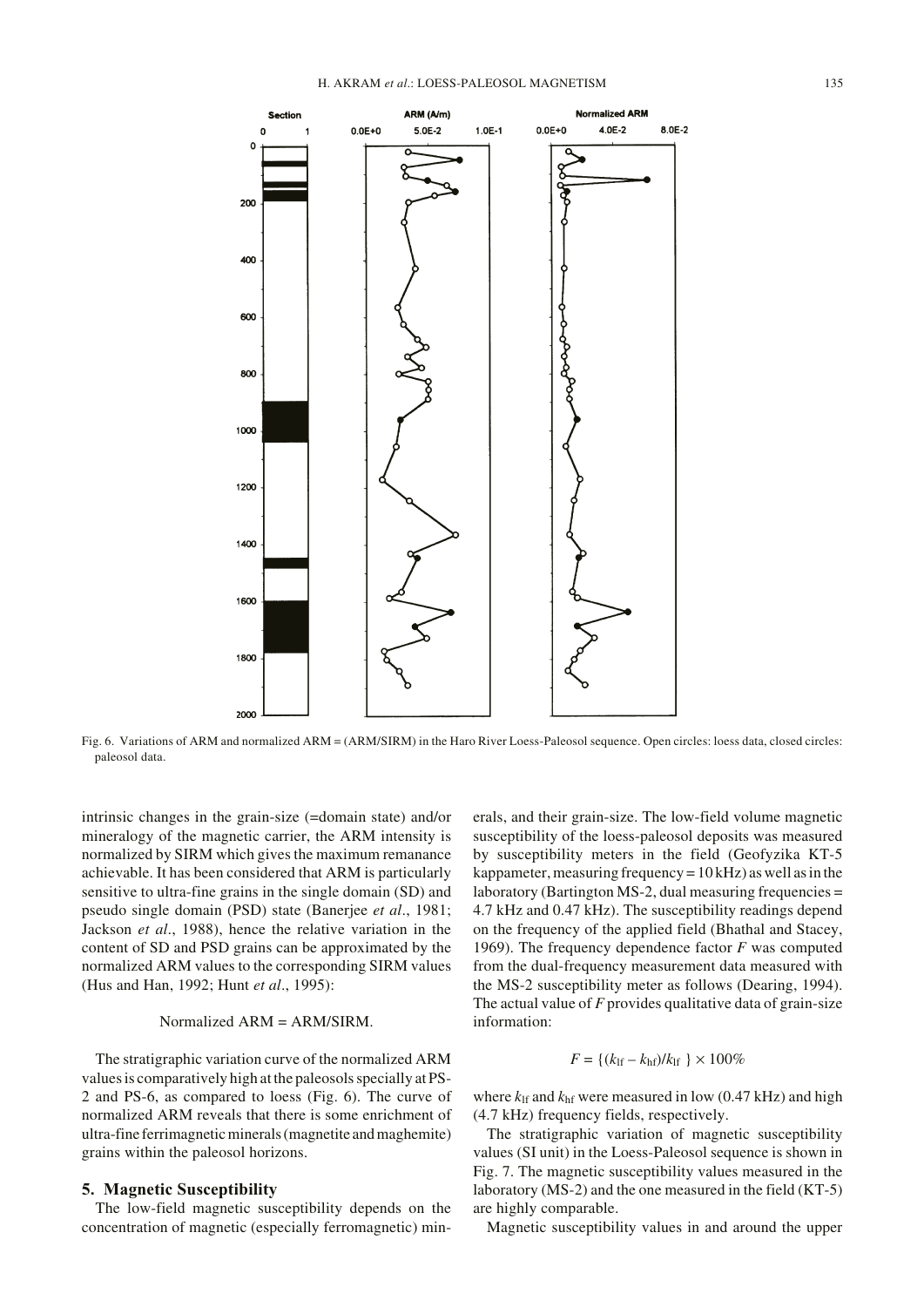

Fig. 7. Variation of low-field volume magnetic susceptibility values (field and laboratory measurements) in the Haro River Loess-Paleosol sequence. *F*-factor is the frequency dependence factor given by  $F = \{(k_H - k_H)/k_H\} \times 100$  (%). Open circles: loess data, closed circles: paleosol data.

paleosols zone (PS-1, 2, and 3) and lower paleosol zone (PS-5, 6, and 7) are relatively high (4.7 to  $12.05 \times 10^{-5}$ ) while that of the PS-4 (middle paleosol) is rather low  $(2.7 \times 10^{-5})$ . It can be recognized that remarkably high susceptibility values often appear immediately below the paleosol horizons (PS-2 and PS-3).

There is a proportional relationship between SIRM and magnetic susceptibility (Fig. 8). The SIRM values show that the concentration of ferromagnetic minerals, upon which the enhancement of magnetic susceptibility depends, is not generally high in the paleosol.

#### **6. Discussion**

## **6.1 Magnetic minerals in the Haro River Loess-Paleosol deposits**

The results of thermomagnetic analysis reveals the presence of magnetite, maghemite and goethite as ferromagnetic (ferrimagnetic) minerals. Hematite was not detected in these analyses. The IRM and back-IRM acquisition experiments acquired under the 2.5 T revealed the presence of magnetite/ maghemite along with some high coercive mineral, maybe goethite (Fig. 4).

In case of paleosols the values of parameter  $S_{(-0.3T)}$  are lying

on the higher side (0.9 to 1.0) of the graph, except for PS-4, suggesting the relative abundance of low coercive magnetite/maghemite and the values of HIRM are lying on the lower side of the graph showing low proportion of high coercive minerals like goethite, in the paleosols as compared to loess (Fig. 5). The SIRM discloses that the amount of ferromagnetic minerals is low throughout the sequence, rather low in paleosols as compared to loess in this sequence. Saturation ratio also shows that magnetite/ maghemite are present in abundance in this specially at the paleosols. So all the above analysis suggests that the major magnetic carrier in these deposits is magnetite/maghemite. Furthermore it may be suggested that this relative abundance of magnetite/maghemite is possibly related to the soil forming (pedogenic) process.

We are well aware of the fact that ARM is strongly dependent on grain-size. In SD it shows a large value and decreases to low values at the transition between PSD and MD. The relative variations in the content of SD and PSD grains can be approximated by normalizing the ARM values with the corresponding SIRM values to obtain Normalized ARM (Hunt *et al*., 1995). In our case the ARM values reveal that SD and PSD grains are relatively enriched in this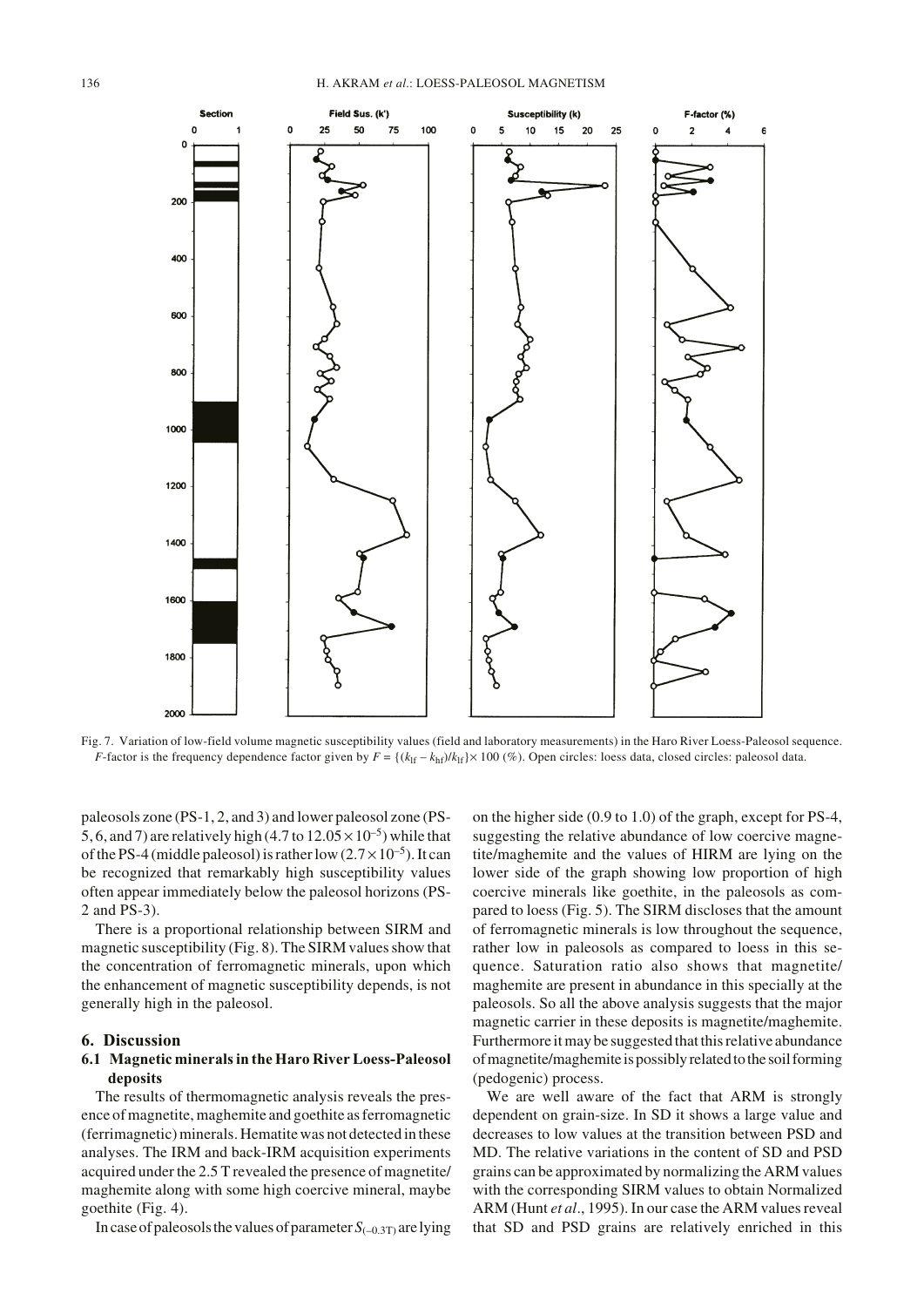

Fig. 8. A proportional relationship can be established between magnetic susceptibility (*k*) and SIRM (A/m) of Haro River Loess-Paleosol deposits. Open circles: loess data, closed circles: paleosol data.



loess-paleosol sequence

Fig. 9. Formation process suggested for the Pakistani Loess-Paleosol sequence. If the fluctuation in the quantity of magnetic minerals in aeolian flux origin is larger than the quantity of in situ pedogenic ferrimagnetic minerals  $(\Delta Q_a > \Delta Q_i)$ , the magnetic susceptibility variation may not correlate with Loess-Paleosol alternation.

sequence (Fig. 6). While the normalized ARM shows that there is some enhancement in the paleosol layers, specially PS-2 and PS-6, meaning that there is some enrichment of ultra-fine grains in the paleosols. It may suggest that the in situ formation of ultra-fine (SD and PSD) magnetite/ maghemite grains (Maher and Taylor, 1988; Evans and

Heller, 1994) occurred during the soil forming (Pedogenic) process.

#### **6.2 Variation in magnetic susceptibility**

The magnetic susceptibility of the Haro River Loess-Paleosol deposits is mainly contributed by the presence of ferromagnetic (ferrimagnetic) minerals such as magnetite,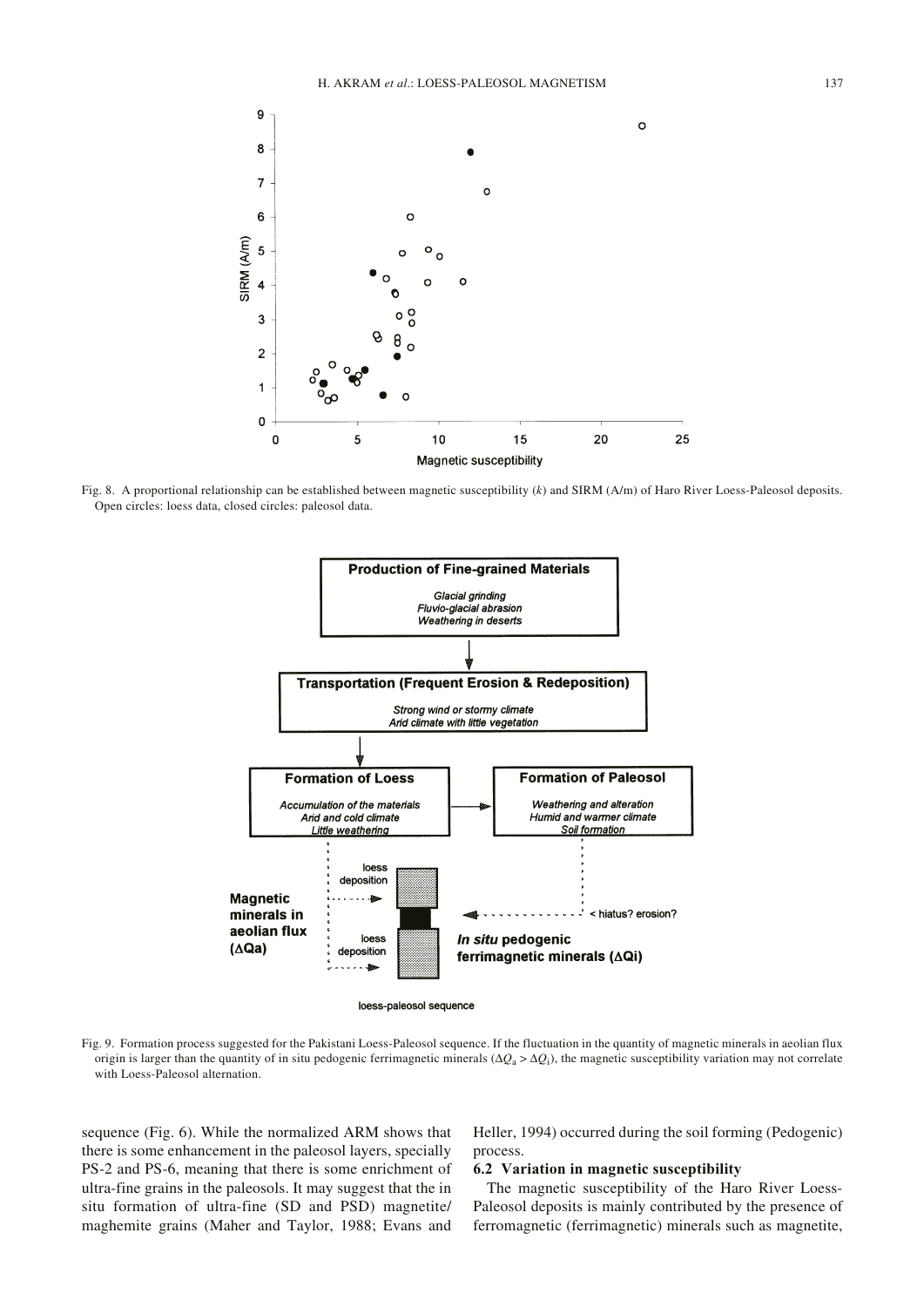maghemite, and goethite. Apart from these ferromagnetic minerals, biotite, hornblende, and other clay minerals occur as paramagnetic minerals whereas quartz and plagioclase occur as diamagnetic minerals.

The magnetic susceptibility enhancement in the paleosol layers depends upon concentration, grain-size, and mineralogy of the ferromagnetic mineral present. High magnetic susceptibility values of Haro River Loess-Paleosol sequences do not simply correlate with the paleosol layers, and therefore it is incompatible with the well-known magnetic susceptibility variation in the loess-paleosol sequences of the Chinese Loess Plateau. The intensity of SIRM values also confirms that the concentration of ferromagnetic minerals is not high in the paleosols (Fig. 8). Magnetic susceptibility of Haro River Loess-Paleosol sequence shows no systematic difference between loess and paleosol as expected from numerous earlier investigations on Chinese Loess Plateau. **6.3 Paleoenvironment**

## It has generally been believed that in situ formation of

ferrimagnetic minerals during pedogenesis plays a vital role in the enhancement of magnetic susceptibility. Apart from this, input of magnetite grains by local wind could also accidentally enhance the magnetic susceptibility (Fig. 9). So together the two processes play an important role in the enhancement of magnetic susceptibility (Evans and Heller, 1994). In the Haro River Loess-Paleosol sequence the in situ formation of magnetite, which normally enhances the magnetic susceptibility, is weak. On the other hand fluctuation of the input of magnetic grains by local winds is probably more significant than the in situ enhancement (Fig. 9).

It is the in situ pedogenesis which basically plays a very important role in the magnetic susceptibility enhancement of loess-paleosol sequences in China. The enhancement of in situ pedogenic ultra-fine magnetite/maghemite in paleosols is thought to depend on paleo-precipitation (rainfall) values (Maher and Thompson, 1992; Heller *et al*., 1993; Maher, 1996). In our case the presence of pedogenic ultra-fine magnetite/maghemite at paleosol units is not doubtful, but its amount is probably insufficient to enhance the magnetic susceptibility of paleosol units. It may be suggested that the climate was not very humid and warm and the paleosols could not develop properly because of the unfavorable climate, or this may result from low rainfall in the area during the pedogenesis in late Pleistocene. The occurrence of halite (an indicator of a very arid conditions) in the sequence, even from the paleosols, supports this assumption. Thus this situation is quite different from the Chinese Loess-Paleosol sequence.

This type of "non Chinese Loess Plateau type" magnetic susceptibility variation, has already been reported from some places in Europe and North America (Heller and Evans, 1995). The results from Poland (Maruszezak and Nawrocki in Heller and Evans, 1995) and Alaska (Beget *et al*., 1990) give relatively lower magnetic susceptibility values for paleosols, which is a reversed relationship of susceptibility enhancement as compared to China. In the case of the Alaskan Loess-Paleosol sequence, it was argued that local winds were stronger during glacial intervals and therefore more magnetite (influx) was supplied, so the magnetic susceptibility values were high in case of the loess as compared to the paleosols (Beget *et al*., 1990).

A similar situation might be the case with the Haro River deposits, where magnetic susceptibility is not fully influenced by the in situ formation of ferrimagnetic minerals formed during the pedogenic process. The paleosols in the section were probably formed under a different environment accommodating relatively weaker pedogenic activity resulting from low rainfall. In this condition, other factors enhancing magnetic susceptibility such as fluctuations of the influx of magnetic grains by local winds could contribute to the variation of magnetic susceptibility (Fig. 9). The presence of sand-size grains supplied by strong local winds is reported by Nizam-Din and Yoshida (1997) on the basis of particle-size distribution analyses. This also supports the present argument.

Despite the fact that the ultra-fine grained magnetite/ maghemite grains were formed due to pedogenesis in paleosols, the low-field magnetic susceptibility record does not directly correlate with the alteration of the Haro River Loess-Paleosol sequence, and therefore can not simply act as a proxy for paleoclimate. Thus, one should not automatically translate magnetic susceptibility changes in loesspaleosol sequences into a proxy measure of paleoclimatic change.

## **7. Conclusions**

(1) The major ferromagnetic (ferrimagnetic) minerals in the Haro River Loess-Paleosol sequence are magnetite and maghemite. The variation of low-field magnetic susceptibility in the loess-paleosol sequence is mostly attributed by changes in the amount of these minerals.

(2) Ultra-fine magnetite/maghemite grains are generally enhanced at paleosol units, which suggests that some of the magnetite/maghemite in the paleosol units are of pedogenic origin. However the change of bulk magnetic susceptibility value cannot be correlated with loess-paleosol sequence, (as it has been done in Chinese Loess-Paleosol) and this may be weak pedogenesis activity under an arid condition.

(3) The loess-paleosol sequence in Attock basin, Pakistan does not show "Chinese Loess Plateau type" correlation between magnetic susceptibility and loess/paleosol facies. It suggests that magnetic susceptibility variation in loesspaleosol sequences does not always give a simple proxy measure for paleoclimatic change.

**Acknowledgments.** We wish to thank Nizam-Din for his generous assistance in the field and in the laboratory. We also thank Tahir Karim, Iftikhar Mustafa Khadim, Haider Zaman, Rehanul Haq Siddiqui, and Muhammad Zafar for their valuable suggestions. This paper is an outcome of international technical cooperation project, the Geoscience Laboratory Project, between the Geological Survey of Pakistan (GSP) and the Japan International Cooperation Agency (JICA).

#### **References**

- Banerjee, S. K., J. W. King, and J. Marvin, A rapid method for magnetic granulometry with application to environmental studies, *Geophys. Res. Lett*., **8**, 333–336, 1981.
- Beget, J. E., D. B. Stone, and D. B. Hawkins, Paleoclimatic forcing of magnetic susceptibility variations in Alaskan loess during the late Quaternary, *Geology*, **18**, 40–43, 1990.